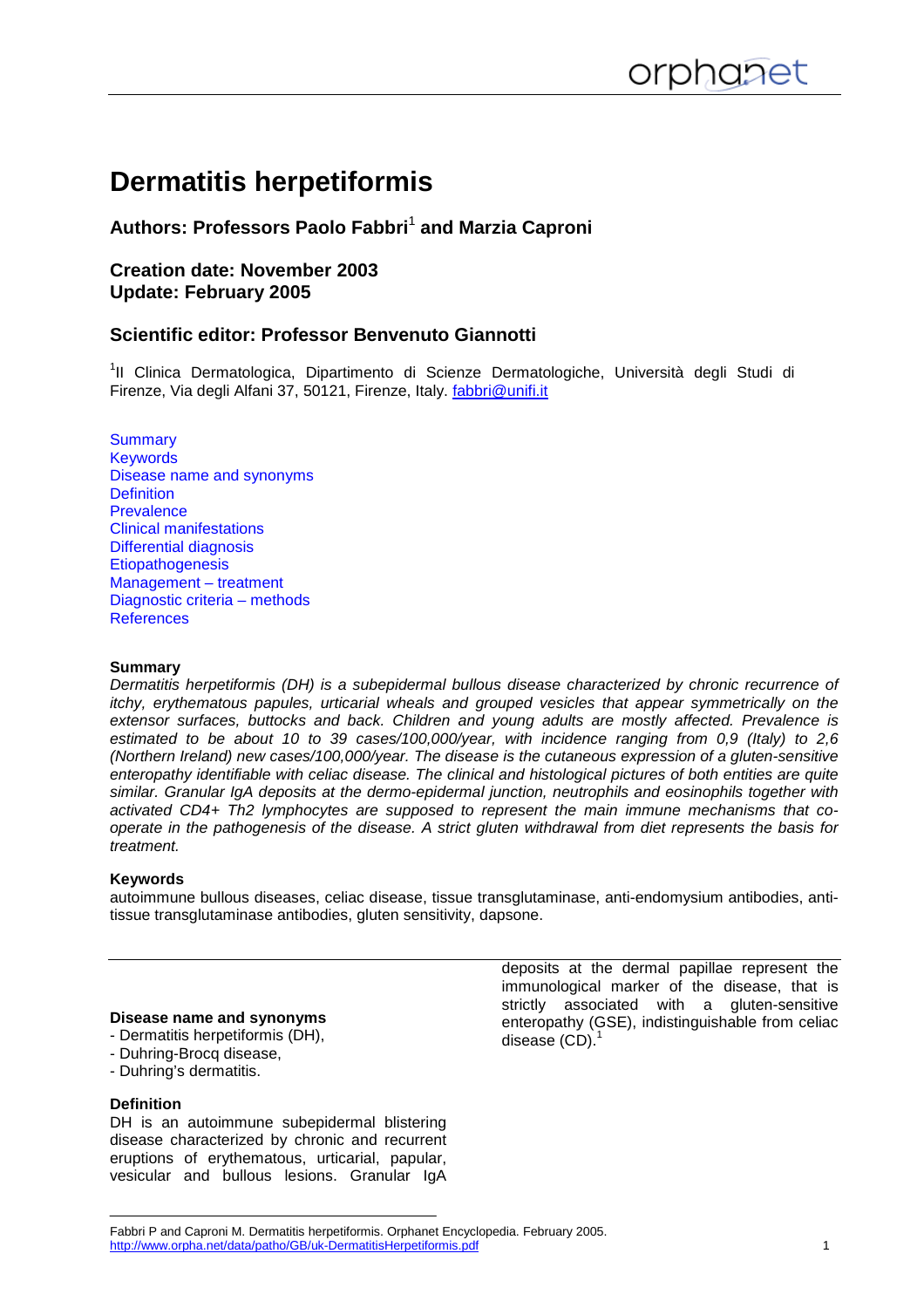#### **Prevalence**

DH is relatively more frequent than the autoimmune bullous dermatoses belonging to the bullous pemphigoid group. Its prevalence is estimated to be about 10 to 39 cases/100,000, with incidence ranging from 0,9 (Italy) to 2,6 (Northern Ireland) new cases/100,000/year.

Males are affected slightly more frequently than females $^2$  The disease is less frequent in Blacks.<sup>3</sup> Dermatitis herpetiformis occurs mainly between the age of 20 and 55, but is occasionally seen in children, usually after the age of  $5<sup>4</sup>$ 

#### **Clinical manifestations**

The onset of DH may be acute or gradual, and pruritus is usually the first and predominant symptom. Early lesions are pleomorphic, consisting of itchy, erythematous papules and urticarial wheals that appear symmetrically on the extensor surfaces, buttocks, back, rarely on the face. Small grouped vesicles progressively develop on plaques of erythema but they rapidly erode/are excoriated, evolving into crusts and erosions. Rarely bullae 1-2 cm in diameter can be seen.<sup>5</sup> Oral lesions, detectable in about 50% of patients, mainly consist of mucosal redness, ulcerations, atrophy in tongue or oral blisters. Pain or a burning sensation may accompany these lesions.

Moreover, enamel defects are found in about 80% of childhood DH cases and approximately 50% of adult DH cases, $8$  with slight structural alterations and typical horizontal grooves.

A specific enteropathy occurs in 100% of patients with  $DH<sup>3</sup>$  Bowel disease (celiac disease) is gluten-sensitive and responds to a withdrawal of wheat and other gluten-containing grains from the diet. In most affected adults, enteropathy may be present histologically but not patent clinically, whereas if presenting in childhood it commonly goes into spontaneous remission during adolescence.<sup>6</sup>

The clinical symptoms vary greatly, depending on the length of small intestine involved. Malabsorption can cause diarrhea, steatorrhea, foul-smelling flatus, abdominal pain, weight loss and weakness. Not uncommonly, no or minimal intestinal symptoms are observed, and the disease manifests itself instead as an isolated deficiency state of various vitamins or minerals (anemia due to iron or folate deficiency, bone pain or pathological fractures secondary to impaired absorption of vitamin D and calcium).

#### **Differential diagnosis**

In view of the persistent pruritus that resists topical treatment, early DH has to be distinguished from other itching dermatoses like

scabies, prurigo, atopic dermatitis. When vesicobullae are present, erythema multiforme must be excluded, as well as some other autoimmune bullous diseases with particular regards to bullous pemphigoid, linear IgA dermatosis and non-autoimmune bullous conditions, such as transient acantholytic dermatosis (Grover's disease). Clinical doubts can be sometimes eliminated only by direct immunofluorescence (DIF) performed on perilesional healthy skin.

#### **Etiopathogenesis**

DH and CD are both gluten-sensitive diseases with a common immunogenetic background. They share a strong association with class II histocompatibility locus antigens DR3 and DQW2 and with the alleles DQA1\*0501 and B1\*0201 of chromosome 6.<sup>10</sup> Currently, immunopathological mechanisms leading to blister formation and bowel damage in DH are partially known. The discovery in 1967 by Cormane<sup>11</sup> of granular deposits of  $\text{IA}$  at the dermo-epidermal junction (DEJ) in the skin of affected patients represents a cornerstone in our understanding of the pathogenesis of DH. However the way IgA are deposited and the structures to which they bind are still debated. It has been demonstrated that IgA detected in DH skin contain both  $\gamma$  and k chains, indicating that they are polyclonal. Besides the IgA1 are the predominant subclass and only in few cases J chains and secretory component can be detected suggesting these immunoglobulins may not have a mucosal origin.<sup>12</sup>

Furthermore, circulating IgA1 autoantibodies to endomysium (EMA) can be detected in both DH (95% of patients in our series) and celiac disease; these antibodies are closely linked to the degree of intestinal abnormalities and are direct indicators of the patients' adherence to a gluten-free regimen (GFD), since their frequency decreases to 18% after a six-month diet.

In 1997, Dieterich et al.<sup>13</sup> identified tissue transglutaminase (tTG) as the unknown endomysial autoantigen in CD. This enzyme belongs to the transglutaminase (TG) family, which in man consists of nine distinct proteins present in a wide variety of cell lines and showing conservation of certain enzimatically relevant domains. tTG is synthesized by a broad spectrum of cell types but is usually retained in intracellular compartments. An abundant extracellular release of cytosolic tTG, mainly by lamina propria mononuclear or mesenchymal cells, follows the damage of the intestinal epithelium after gluten ingestion. It has also been demonstrated that tTG accepts dietary gliadin as a preferred substrate catalyzing the formation of gliadin-gliadin cross-links as well as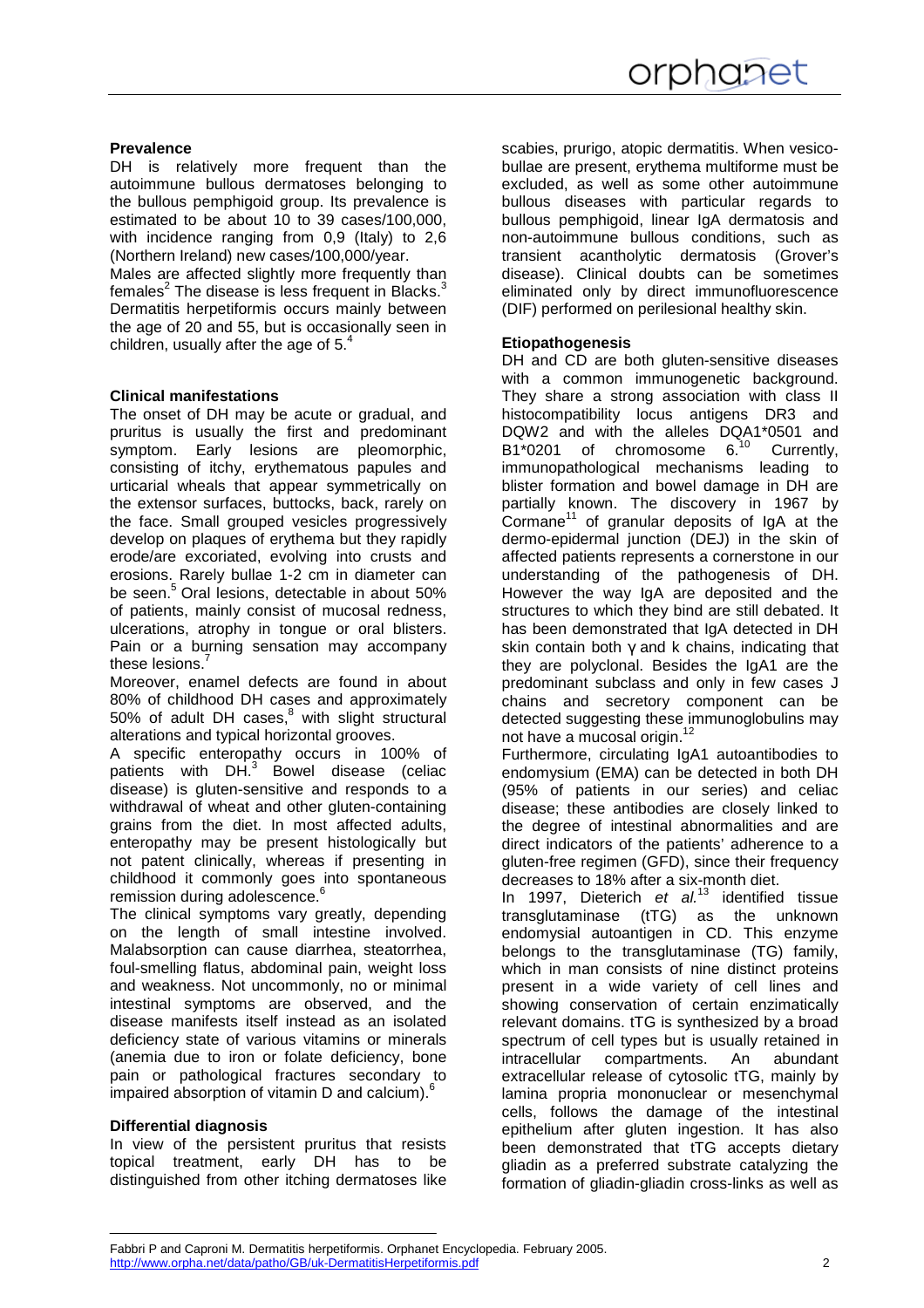the incorporation of gliadin into complexes with other proteins and tTG itself. The antigenic neoepitopes thus created may initiate an immune response in genetically susceptible individuals, finally directed both to gliadin and  $tTG$ .<sup>13</sup>

Recently, a positive correlation of IgA anti-tTG levels with semiquantitative EMA titers was demonstrated in both CD and in DH.<sup>14,15</sup> Celiac patients with early mucosal changes, represented by increased intraepithelial lymphocytes, had low EMA titers and slightly raised IgA anti-tTG antibodies. On the contrary IgA anti-tTG showed high values in those patients with biopsy-proven CD and strong EMA reactivity.<sup>14,16</sup>

Moreover, recent findings by Sardy et al.<sup>17</sup> demonstrated that epidermal transglutaminase (eTG or TG3) is the major autoantigen recognised by IgA antibodies deposited in lesional skin of DH. Cross-reacting antibodies to tTG and eTG may be expected as a result of high degree of sequence conservation among members of the TG family. Hence, it is postulated that IgA autoantibodies against tTG cross-react with eTG in the skin. With continued gliadin exposure, specific cross-reacting antibodies with high affinity to eTG and low affinity to tTG may develop among patients who will go on to acquire DH. It is still unknown, however, whether these antibodies develop against eTG as the primary antigen or occur as a consequence of "molecular mimicry".

Nowadays, in addition to the proven role of autoantibodies (that can fix complement, inducing recruitment and activation of neutrophils) an increasing body of experimental evidence supports the participation of cellmediated immunity and of perivascular infiltrate (mainly composed by CD4+ T lymphocytes together with a varying number of neutrophils and eosinophils) in the initiation and perpetuation of autoimmune response of DH. In fact, the presence of IgA deposits in uninvolved skin supports the hypothesis that in the generation of DH lesions not only the IgA antibodies and triggering of the complement cascade could be implicated, but also the cellular infiltrate which, through a Th2-cellmediated immune response, is presumably recruiting polymorphonuclear leukocytes.<sup>18,19</sup>

#### **Management – treatment**

The therapy for DH is based on strict gluten withdrawal from diet, which may not be simple to achieve, since gluten-containing cereals are ubiquitous in processed foods and it is difficult to avoid gluten in restaurant foods. The patient must be educated and motivated by the physician.

Dapsone (diaminodiphenylsulphone) is the most widely used drug for DH before diet-related improvement. Starting dose is 100 mg daily, but every effort should be made to reduce it to a maintenance of 25-50 mg daily, because dosedependent methemoglobinaemia and hemolytic anemia are serious adverse effects of this drug.<sup>2</sup>

In patients intolerant of dapsone, sulphapyridine or sulphamethoxypyridazine can be substituted.

Although systemic corticosteroids are generally ineffective, topical steroids may be helpful in lessening pruritus.

#### **Diagnostic criteria – methods**

In typical cases the diagnosis of DH can be made relying on 3 main elements:

Clinical features (pleomorphic and itchy erythematous papules, urticarial wheals and vesico-bullae predominantly located on the extensor surfaces, buttocks and back).

- Histological picture (subepidermal bullae, eosinophil and neutrophil micro-abscessual accumulation within dermal papillae).

- Circulating anti-endomysium (EMA) and antitTG IgA antibodies. (these last yielding a sensitivity of 89.1% and a specificity of 97.6%). $21$ - DIF of perilesional skin demonstrating granular deposition of IgA in the basement membrane zone, at top of dermal papillae. (sensitivity: 90%; specificity:  $96\%$ ).<sup>21</sup>

Provocation or exacerbation by potassium iodide either by mouth or by patch test is not specific for DH and is now considered outmoded.

The diagnosis is confirmed ex juvantibus by the early and excellent response to therapy with dapsone.

Gluten-sensitive enteropathy can be diagnosed by jejunal biopsy (villous atrophy, hyperplasia of criptae and mononuclear infiltration of the lamina propria).

#### **References**

- 1. Hall, R.P. Dermatitis Herpetiformis. J Invest Dermatol 1992; 99, 873-881.
- 2. Gawkrodger DJ, Blackwell JN, Gilmour HM et al. Dermatitis herpetiformis: diagnosis, diet and demography. Gut 1984; 25: 151-57.
- 3. Fabbri P. Dermatite erpetiforme. In: Immunodermatologia, 2<sup>nd</sup> ed, ISED, Brescia, 2002.
- 4. Pye RJ. Bullous eruptions. In: Champion RH, Burton JL, Burns DA, Breathnach SM, eds. Rook/ Wilkinson/ Ebling, Textbook of Dermatology, 5<sup>th</sup> ed, Blackwell Science Ltd, Oxford, 1992.

Fabbri P and Caproni M. Dermatitis herpetiformis. Orphanet Encyclopedia. February 2005. http://www.orpha.net/data/patho/GB/uk-DermatitisHerpetiformis.pdf 3